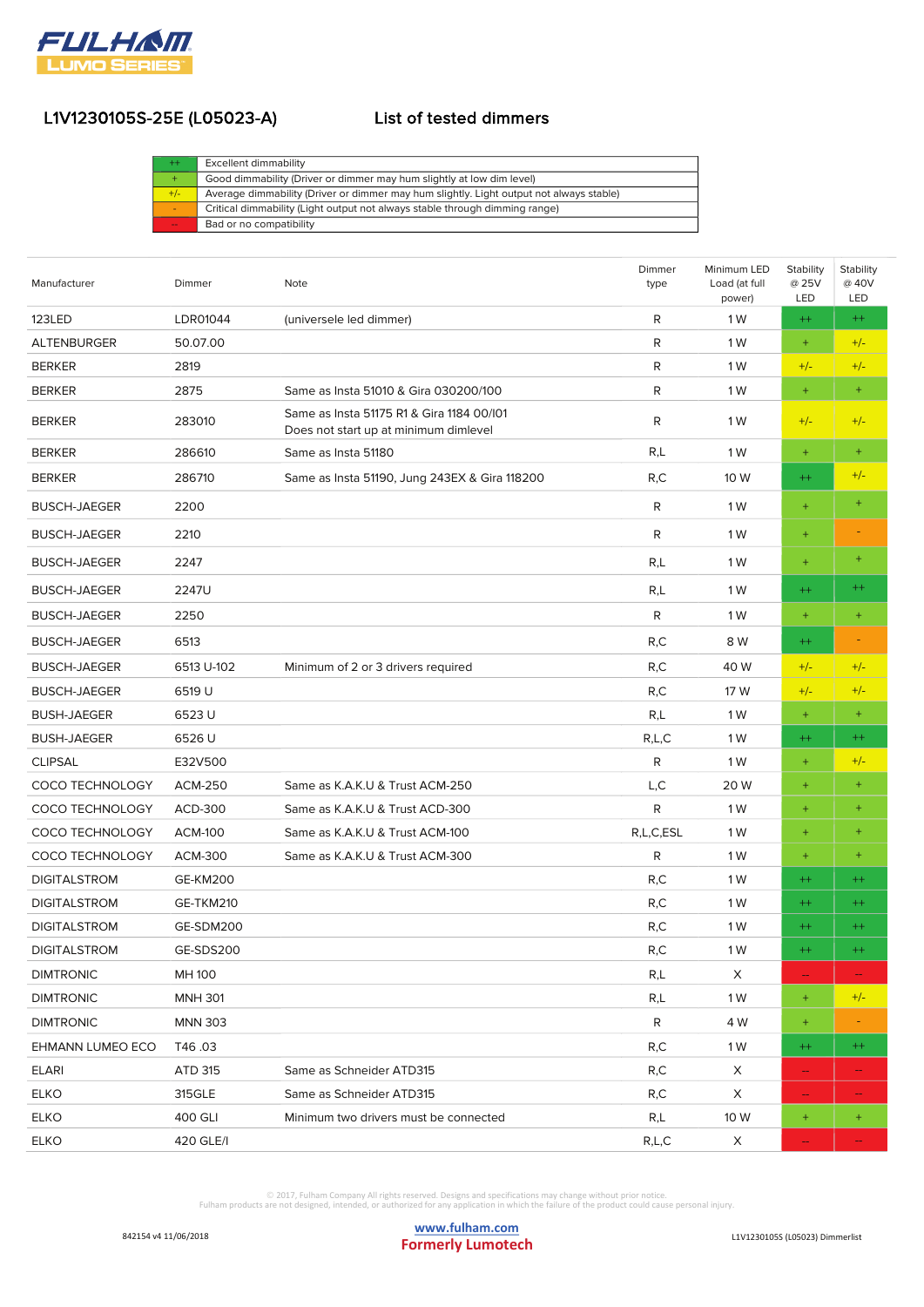

| <b>ELTAKO</b>       | EUD61NPN             |                                                                         | R,L,C,ESL    | 1 W  | $^{++}$       | $^{++}$          |
|---------------------|----------------------|-------------------------------------------------------------------------|--------------|------|---------------|------------------|
| <b>ELTAKO</b>       | EUD <sub>12</sub> D  |                                                                         | R,L,C,ESL    | 1 W  | $^{++}$       | $^{++}$          |
| <b>ELTAKO</b>       | EUD12NPN             |                                                                         | R,L,C,ESL    | 1 W  | $^{++}$       | $^{++}$          |
| <b>ELTAKO</b>       | EUD61NPL-230V        |                                                                         | LED          | 1 W  | $^{++}$       | $^{++}$          |
| EPV                 | <b>PAB 315</b>       | Maximum level can be set with potentiometer.                            | R, C         | 1 W  | $+$           | $\pm$            |
| EPV                 | <b>DOHM 400</b>      |                                                                         | R            | 4 W  | $+/-$         | $\ddot{}$        |
| <b>EPV</b>          | <b>PAN 600</b>       |                                                                         | R,L          | X    | $\rightarrow$ |                  |
| <b>EVERFLOURISH</b> | EFE700DC             |                                                                         | R, C         | 10 W | $+/-$         | $+/-$            |
| <b>GIRA</b>         | 030000               |                                                                         | R            | 1 W  | $+/-$         | $+/-$            |
| <b>GIRA</b>         | 030200/100           | Same as Insta 51010 & Berker 2875                                       | R            | 1 W  | $\pm$         | $+$              |
| <b>GIRA</b>         | 0305 00              | Same as Jung 1254UDE                                                    | R,L,C        | 1 W  | $^{++}$       | $^{++}$          |
| <b>GIRA</b>         | 0306 00              | Same as Insta 51020                                                     | R            | 1 W  | $\pm$         | $\ddot{}$        |
| <b>GIRA</b>         | 030700               | Same as Insta 51040 & Jung 225 TDE                                      | R,C          | 10 W | $^{++}$       | $^{++}$          |
| <b>GIRA</b>         | 1176 00/103          |                                                                         | R,L,C        | 1 W  | $^{++}$       | $^{++}$          |
| <b>GIRA</b>         | 1182 00              | Same as Insta 51190, Jung 243 EX & Berker 286710                        | R, C         | 10 W | $++$          | $+/-$            |
| <b>GIRA</b>         | 1184 00              | Same as Insta 51175 R1                                                  | R            | 1 W  | $\ddot{}$     | $\pm$            |
| <b>GIRA</b>         | 2385 00              | Same as Jung 1224 LED UDE                                               | R,L,C        | 1 W  | $++$          | $\ddot{}$        |
| <b>GRUNDTYP</b>     | D <sub>3</sub>       | Same as Popp 03000556 D3                                                | R,L          | 4 W  | $^{++}$       | ÷                |
| <b>GRUNDTYP</b>     | H1                   | Same as Popp 50208 H1                                                   | R            | 1 W  | $^{++}$       | $\ddot{}$        |
| <b>INSTA</b>        | 111201               | Same as Jung 246<br>Minimum 2 driver needed for stable functioning.     | R            | 8 W  |               | $\ddot{}$        |
| <b>INSTA</b>        | 111600               |                                                                         | R            | 1 W  | $\pm$         | $+/-$            |
| <b>INSTA</b>        | 111701               | Same as Jung 244-110                                                    | R            | 1 W  | $^{++}$       | $^{++}$          |
| <b>INSTA</b>        | 51010                | Same as Berker 2875                                                     | R            | 1 W  | $+$           | $\pm$            |
| <b>INSTA</b>        | 51020                | Same as 0306 00                                                         | R            | 1 W  | $\pm$         | $^{+}$           |
| <b>INSTA</b>        | 51040                | Same as Jung 225 & Gira 0307 00                                         | R, C         | 10 W | $^{++}$       | $+/-$            |
| <b>INSTA</b>        | 51175 R1             | Same as Gira 1184 00                                                    | R            | 1 W  | $+$           | $\ddot{}$        |
| <b>INSTA</b>        | 51180                | Same as Berker 286610                                                   | R,L          | 1 W  | $+$           | $+$              |
| <b>INSTA</b>        | 51190                | Same as Jung 243 EX, Berker 286710 & Gira 1182 00                       | R,C          | 10 W | $^{++}$       | $+/-$            |
| <b>INSTA</b>        | 53128                |                                                                         | R,L,C        | 1 W  | $++$          | $^{++}$          |
| <b>INSTA</b>        | 63036                |                                                                         | R,L,C        | 1 W  | $\pm$         | $\pm$            |
| <b>INSTA</b>        | 51116005             | Same as Gira 0300 00                                                    | $\mathsf{R}$ | 1 W  | $\pm$         | $^{+}$           |
| <b>INSTA</b>        | <b>FUNK 57665022</b> |                                                                         | R,L,C        | 11 W | $^{++}$       | $^{++}$          |
| <b>JUNG</b>         | <b>225 TDE</b>       | Same as Insta 51040 & Gira 0307 00                                      | R, C         | 10 W | $^{++}$       | $^{++}$          |
| <b>JUNG</b>         | 243 EX               |                                                                         | R, C         | 10 W | $^{++}$       | $+/-$            |
| <b>JUNG</b>         | 244-110              | Same as Insta 111701                                                    | R            | 1 W  | $^{++}$       | $^{++}$          |
| <b>JUNG</b>         | 246                  | Same as Insta 111201<br>Minimum 2 driver needed for stable functioning. | R            | 8 W  |               | $\pm$            |
| <b>JUNG</b>         | 266 GDE              |                                                                         | R            | 1 W  | $\pm$         | $^{+}$           |
| <b>JUNG</b>         | 030000               | Same as Insta 51116005                                                  | R            | 1 W  | $\ddot{}$     | $\scriptstyle +$ |
| <b>JUNG</b>         | 1224 LED UDE         | Gira 2385 00                                                            | R,L,C        | 1 W  | $\pm$         | $^{+}$           |
| <b>JUNG</b>         | 1254 UDE             | Same as Insta 53128 & Gira 0305 00                                      | R,L,C        | 1 W  | $^{++}$       | $^{++}$          |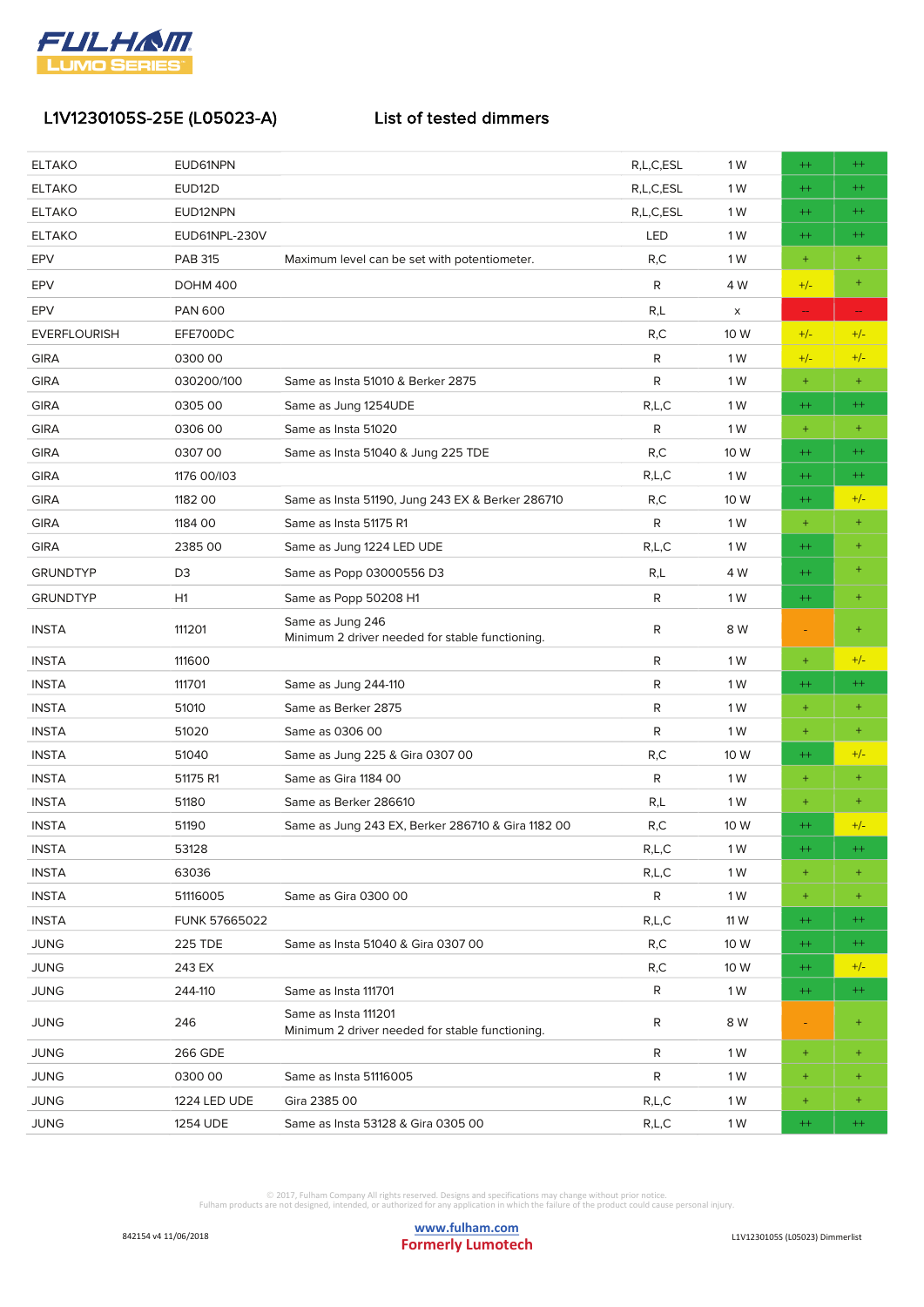

| <b>JUNG</b>             | 1271 LEDDE                | Max. level is 92%                               | R                  | 1 W  | $^{++}$   | $^{++}$          |
|-------------------------|---------------------------|-------------------------------------------------|--------------------|------|-----------|------------------|
| <b>KLEMKO</b>           | RGO-1A-INBDIM<br>(870214) |                                                 | R,L                | 1 W  | $\ddot{}$ | $\ddot{}$        |
| <b>KLEMKO LUMIKO</b>    | D-PAF-200-LED             |                                                 | R, C               | 1 W  | $\ddot{}$ |                  |
| KLIK AAN KLIK UIT       | <b>ACM-250</b>            | Same as Trust & Coco technology ACM-250         | L, C               | 20W  | $\pm$     | $+$              |
| KLIK AAN KLIK UIT       | ACD-300                   | Same as Trust & Coco technology ACD-300         | $\mathsf{R}$       | 1 W  | $\ddot{}$ | $+$              |
| KLIK AAN KLIK UIT       | <b>ACM-100</b>            |                                                 | R,L,C,ESL          | 1 W  | $\ddot{}$ | $^{+}$           |
| KLIK AAN KLIK UIT       | <b>ACM-300</b>            | Same as Trust & Coco technology ACM-300         | ${\sf R}$          | 1 W  | $\ddot{}$ | $\pm$            |
| <b>KOPP LUMEX</b>       | 80.87                     |                                                 | $\mathsf{R}$       | 1 W  | $+/-$     | $+/-$            |
| <b>KOPP LUMEX</b>       | 81.01                     |                                                 | $\mathsf{R}$       | 1 W  | $\ddot{}$ | $\pm$            |
| <b>KOPP</b>             | 8000                      |                                                 | $\mathsf{R}$       | 12 W | $^{++}$   | $^{++}$          |
| <b>KOPP</b>             | 8002                      |                                                 | R, C               | 5 W  | $+/-$     | $+/-$            |
| <b>KOPP</b>             | 8095                      |                                                 | R,L                | 10 W | $\ddot{}$ | $\pm$            |
| <b>KOPP</b>             | 8428                      | Same as Merten "LED dimmer"                     | R,L                | 1 W  | $^{++}$   | $^{++}$          |
| <b>LEGRAND</b>          | 67085                     | Does not reach maximum power, only 50%          | R,L,C              | 1 W  |           |                  |
| LUMEO ECO               | T46.03                    |                                                 | R, C               | 1 W  | $\pm$     | $\pm$            |
| MAX4TECH                | DIMMAX 380SLX             |                                                 | R,L,C              | 1 W  | $+/-$     | $+/-$            |
| <b>MERTEN</b>           | 5721                      |                                                 | ${\sf R}$          | 1 W  | $\ddot{}$ | $\pm$            |
| <b>MERTEN</b>           | 5724                      |                                                 | $\mathsf{R}$       | 1 W  | $\pm$     | ٠                |
| <b>MERTEN</b>           | 5725                      |                                                 | $\mathsf{R}$       | 1 W  | $\pm$     |                  |
| <b>MERTEN</b>           | 5771                      |                                                 | R, C               | 9 W  | $^{++}$   | $^{++}$          |
| <b>MERTEN</b>           | 9223                      |                                                 | $\mathsf{R}$       | 1 W  | $\ddot{}$ | $\ddot{}$        |
| <b>MERTEN</b>           | 9236                      |                                                 | R                  | 10W  | $+/-$     |                  |
| <b>MERTEN</b>           | LED dimmer                | Same as Kopp 8424                               | R,L                | 1 W  | $^{++}$   | $^{++}$          |
| MOELLER/EATON           | CDAU-01/03                |                                                 | R,C                | 1 W  | $^{++}$   | $^{++}$          |
| <b>MOELLER Xcomfort</b> | CDAE-01/02                |                                                 | R, C               | 1 W  | $^{++}$   | $^{++}$          |
| <b>MOELLER Xcomfort</b> | CDAU-01/03                |                                                 | R,C                | 1 W  | $^{++}$   | $^{++}$          |
| MPE LEGRAND             | ZL6 (85407)               |                                                 | R                  | 1 W  | $+/-$     | $+/-$            |
| <b>NIKO</b>             | 310-0280X                 |                                                 | R,L,C,CFLi,<br>LED | 1 W  | $^{++}$   | $^{++}$          |
| <b>NIKO</b>             | 310-013                   | Does not always start at low dim level          | $\mathsf{R}$       | 3 W  | $\pm$     | $^{+}$           |
| <b>NIKO</b>             | 310-017                   |                                                 | R, C               | 16 W | ۳         |                  |
| <b>NIKO</b>             | 310-01701                 |                                                 | R, C               | 16 W | ٠         |                  |
| <b>NIKO</b>             | 310-01900                 |                                                 | R,L,C,CFLi,<br>LED | 1 W  | $^{++}$   | $^{++}$          |
| <b>NIKO</b>             | 310-0190x                 |                                                 | R,L,C,CFLi,<br>LED | 1 W  | $^{++}$   | $^{++}$          |
| <b>NIKO</b>             | 9236                      |                                                 | $\mathsf{R}$       | 1 W  | $\pm$     | $\color{red}{+}$ |
| OPUS                    | T46S (852.395)            |                                                 | R, C               | 20W  | $+/-$     | $+/-$            |
| PEHA                    | 431 HAN LED               |                                                 | R,L                | 1 W  | $\pm$     | $\pm$            |
| PEHA                    | 434                       |                                                 | R                  | 1 W  | $^{++}$   | $^{++}$          |
| PEHA                    | 433HAB                    | Dims fully in the first 25% of the dimmer range | R, C               | 1 W  | Ξ         | $\ddot{}$        |
| PEHA                    | 833                       |                                                 | $\mathsf{R}$       | 4 W  | $\ddot{}$ | $\pm$            |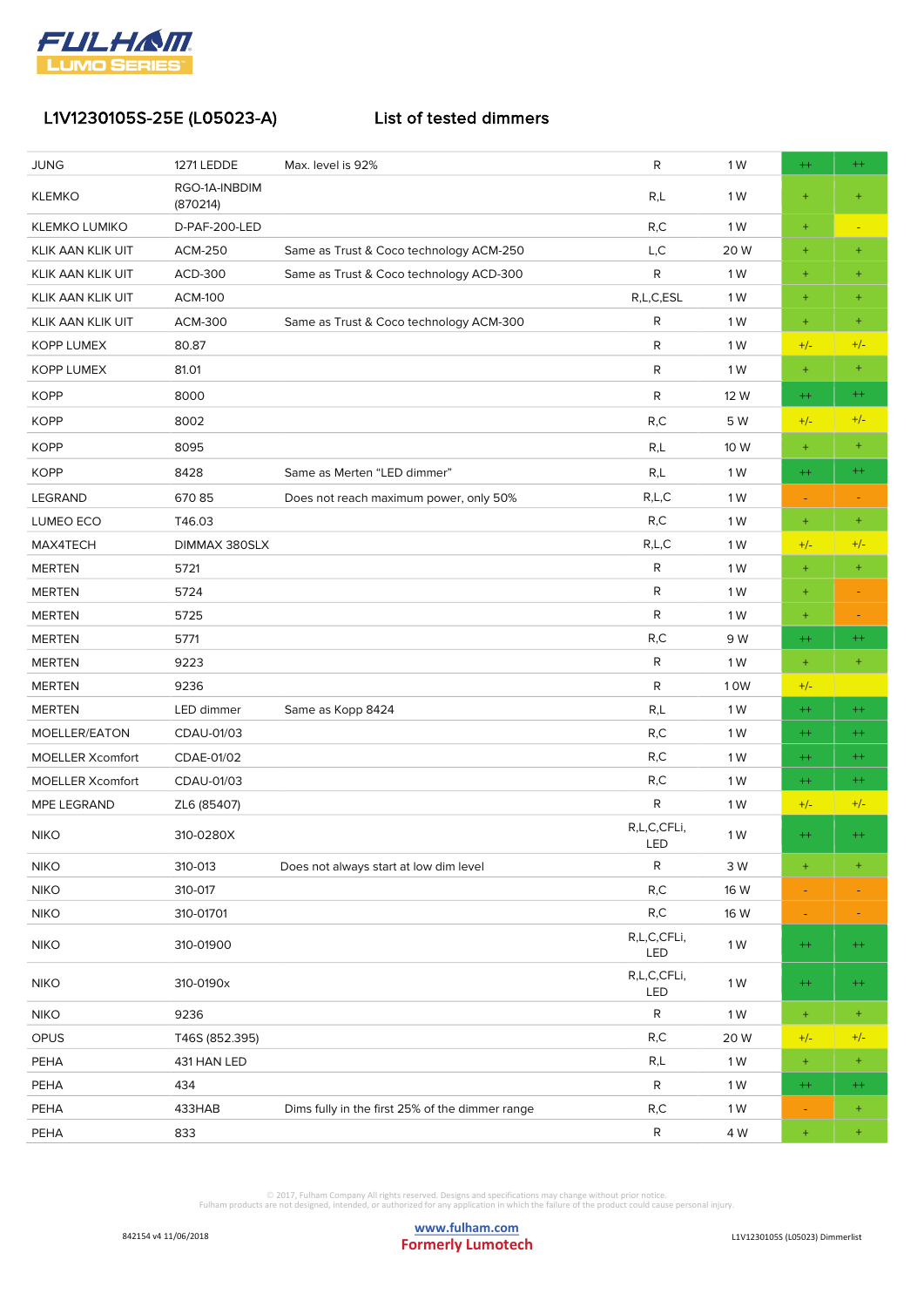

| PEHA                         | 836                                              |                                            | R            | 1 W  | $\ddot{}$                | $\ddot{}$        |
|------------------------------|--------------------------------------------------|--------------------------------------------|--------------|------|--------------------------|------------------|
| <b>POPP</b>                  | 50208 H1                                         |                                            | R            | 1 W  | $\pm$                    |                  |
| <b>POPP</b>                  | 0300556D3                                        |                                            | R,L          | 4 W  | $^{++}$                  | Ξ                |
| <b>SCHNEIDER</b>             | SBD315RC                                         | Same as Elko 315GLE                        | R, C         | Χ    | $\hspace{0.05cm}$        | --               |
| <b>SCHNEIDER</b>             | ATD 315                                          |                                            | R,C          | Χ    | ÷                        | --               |
| <b>SCHNEIDER</b>             | SBD400R-1/-2                                     |                                            | R            | 1 W  | $^{++}$                  |                  |
| <b>SCHNEIDER</b>             | SBD600RL                                         |                                            | R,L          | 1 W  | $^{++}$                  | $^{++}$          |
| <b>SENCYS (KARWEI)</b>       | DIMMER 230V<br>$60 - 400W$                       | Same as Kopp 8000                          | ${\sf R}$    | 12 W | $^{++}$                  | $^{++}$          |
| SENCYS (KARWEI)              | <b>DUODIMMER</b><br>230V 25 - 200W               | Same as Tradim 2271                        | R            | 1 W  | $^{++}$                  | $^{++}$          |
| SENCYS (KARWEI)              | <b>LED DIMMER</b><br>3-35W, 12 / 230V<br>7-110W  | Same as Merten LED dimmer & Kopp 8428 2/D8 | R,L          | 1 W  | $^{++}$                  | $^{++}$          |
| SENCYS (KARWEI)              | <b>WISSELDIMMER</b><br>12V / 230V<br>$20 - 325W$ | Same as Kopp 8002                          | R, C         | 5 W  | $+/-$                    | $+/-$            |
| SENCYS (KARWEI)              | <b>WISSELDIMMER</b><br>12V / 230V<br>40 - 400W   | Same as Kopp 8095 2/D10                    | R,L          | 10 W | $\pm$                    | $\ddot{}$        |
| <b>SHUTTLE</b>               | MINI-T-LED-125W                                  |                                            | R,C,L,LED    | 1 W  | $^{++}$                  | $+/-$            |
| <b>SIEMENS</b>               | 5 TC8 256                                        |                                            | R            | 1 W  | $\pm$                    | $+/-$            |
| <b>SIEMENS</b>               | 5 TC8 263                                        |                                            | R,L          | 12 W | $^{++}$                  | $^{++}$          |
| <b>SIEMENS</b>               | 5 TC8 284                                        |                                            | R, C         | 8 W  | $\pm$                    | $+/-$            |
| Theben                       | DIMAX 544 plus                                   |                                            | R, C, L      | 1 W  | $^{++}$                  | $^{++}$          |
| Theben                       | <b>LUXOR 405</b>                                 |                                            | R, C, L      | 10 W | $^{++}$                  | $^{++}$          |
| <b>TRADIM</b>                | 2472<br><b>DUODIMMER</b>                         |                                            | R            | 1 W  | $^{++}$                  | $^{++}$          |
| <b>TRADIM</b>                | 2480H                                            |                                            | R,C          | 1 W  | $\overline{\phantom{a}}$ | ٠                |
| <b>TRADIM</b>                | 64300 3-<br>100W/VA                              | Floor dimmer                               | R,C          | 1 W  | $^{++}$                  | $^{++}$          |
| <b>TRONIC</b>                | <b>INSTA 51161</b>                               |                                            | R,L          | 4 W  | $^{+}$                   | $\pm$            |
| <b>TRUST</b>                 | <b>ACM-250</b>                                   |                                            | L, C         | 20 W | $\pm$                    | $\pm$            |
| <b>TRUST</b>                 | ACD-300                                          |                                            | R            | 1 W  | $\pm$                    | $\ddot{}$        |
| <b>TRUST</b>                 | <b>ACM-300</b>                                   |                                            | $\mathsf{R}$ | 1 W  | $\pm$                    | $\scriptstyle +$ |
| VADSBO                       | LS220                                            |                                            | R, C, R, L   | 1 W  | $^{++}$                  | $\pm$            |
| VADSBO                       | LD220                                            |                                            | R, C, R, L   | 1 W  | $^{++}$                  | $^{++}$          |
| VARILIGHT                    | V-PRO JQP401W                                    | Dimmer can be programmed.                  | R,C          | 1 W  | $^{++}$                  | $^{++}$          |
| VARILIGHT (Doyle &<br>Tratt) | Z0IP400<br>(IQP401W)                             |                                            | R, C         | 75W  | $+/-$                    | $+$              |
| WINTOP (Gamma)               | 13112                                            |                                            | ${\sf R}$    | 10 W |                          |                  |
| WINTOP (Gamma)               | 13212                                            |                                            | R            | 10 W | $\pm$                    | $\pm$            |
| WINTOP (Gamma)               | 13412                                            |                                            | R,L          | 1 W  | ٠                        | ٠                |
| WINTOP (Gamma)               | 13512                                            |                                            | R, C         | 10 W | $+/-$                    | $+/-$            |